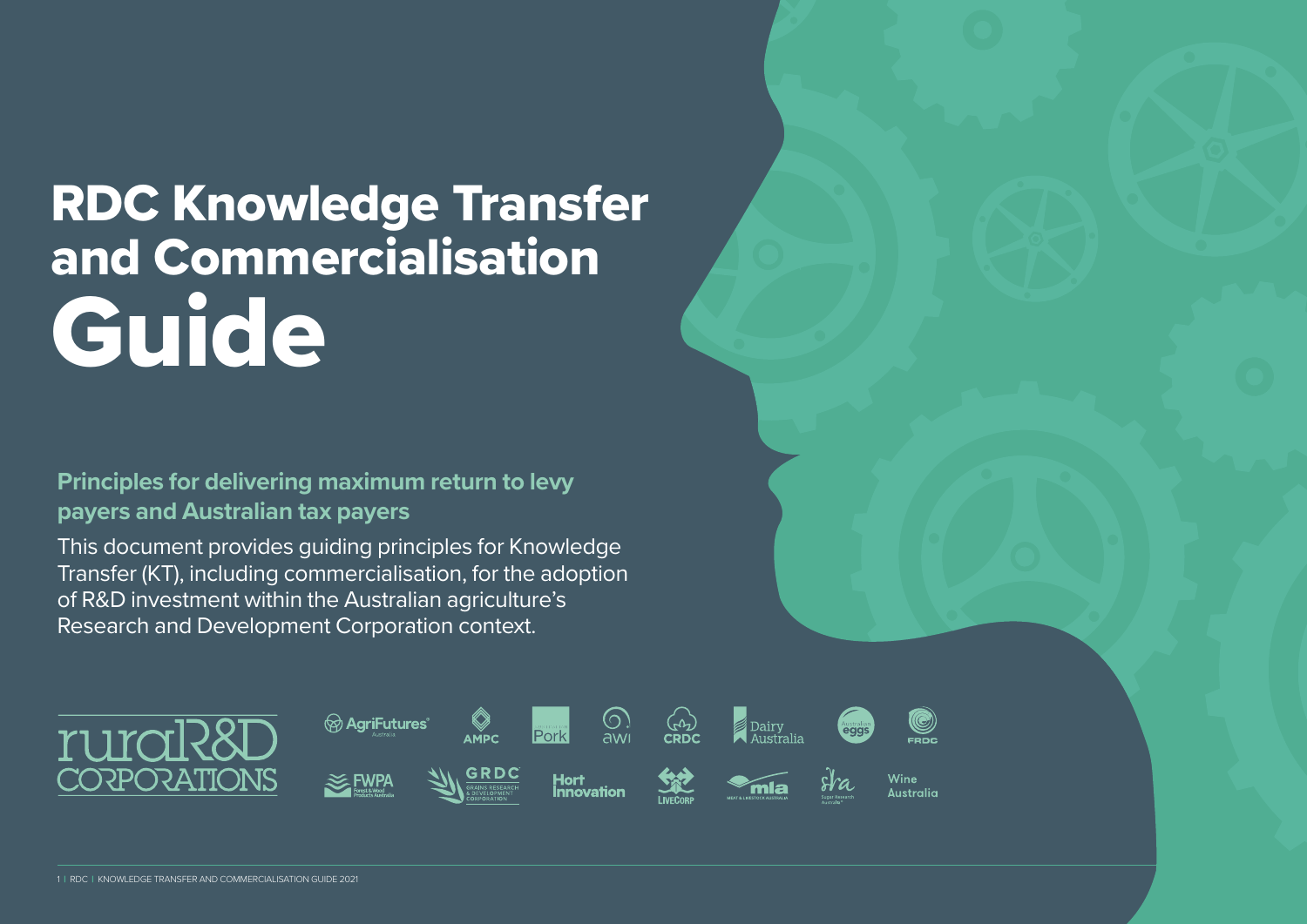

#### Knowledge Transfer and Commercialisation

Australian Research and Development Corporations (RDCs) invest in research and development (R&D), extension, adoption and in some cases marketing, on behalf of the Australian Government and their respective Australian agricultural industries.

Knowledge Transfer and Commercialisation of R&D findings, innovations, new technologies and services is at the heart of Australia's economic and social future, enabling industry's growth and competitiveness. Innovation benefits all sectors of the industry and community through improved industry profitability; adoption of environmentally sustainable practices; agricultural products that contribute to society's health and wellbeing; meaningful and productive employment; and regional development opportunities.

Working in collaboration with the Australian Government and the agriculture, fisheries and forestry sectors, RDCs seek to collaborate with primary producers, research organisations, companies, innovators, entrepreneurs and other relevant stakeholders within their supply chains to deliver solutions that contribute to Australian producer profitability, sustainability and global competitiveness.

RDCs' investment priorities and outcomes are set out in their Strategic Plans, which align with the Australian Government's Science and Research Priorities and its Rural Research, Development and Extension Priorities. RDCs will also align to the priorities of the National Agricultural Innovation Policy Statement, supporting the Innovation Hubs, growAG and Agricultural Innovation Australia (AIA). The RDC commercialisation focus is directed towards fostering and accelerating adoption of new knowledge, innovations, technologies and services to drive positive change for Australia and the agricultural industry, rather than financial return to the RDC.

RDCs recognise the importance of maximising the benefits of investments for Australian producers, agribusinesses and regional communities, ensuring that appropriate mechanisms are in place to identify, protect, develop, promote and seek adoption of the research outcomes and intellectual property (IP) arising from these. This document outlines the guidance for the management of technology commercialisation.

#### Innovation Gap

One of the greatest challenges facing innovation generally is successfully bridging the 'innovation gap'. This gap represents the need for capacity and resources to facilitate the transition and translation from R&D outputs to products and services for commercialisation and adoption by industry.

These guiding principles define the requirements for RDCs to consistently bridge the innovation gap to maximise the return on R&D investment, by facilitating the transition and translation of R&D outputs to new technologies and services for commercialisation and adoption.



**Innovation continuum**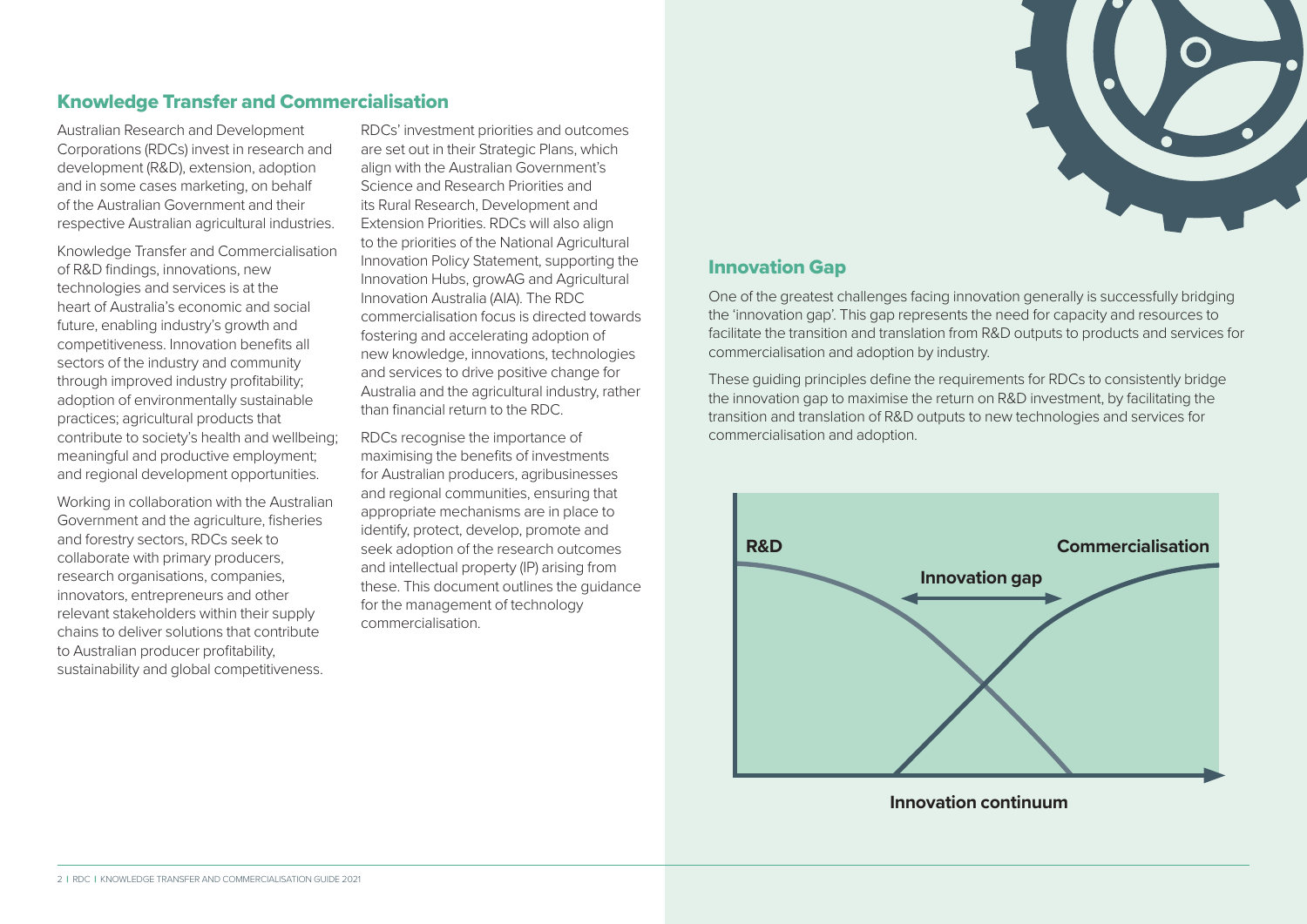# Guiding Principles

The objectives of these principles are to maximise opportunities and benefits of R&D for Australian agricultural industries and the broader Australian community. To achieve this, RDCs act according to the following principles:

#### Invest in impactful innovation

- 1. RDCs invest in a balanced portfolio of projects focused on industry **impact and adoption**, primarily to ensure the maximum benefit is accrued by levy holders. Investment in commercialisation should focus on the **most efficient and sustainable pathway** to primarily enable technology access by levy payers.
- 2. Research investment should **consider knowledge transfer pathways to adoption and impact early,** to ensure that R&D outputs are consistent with the primary objectives and optimal pathways for adoption.
- 3. The RDC should ensure that appropriate knowledge transfer and commercialisation resources (qualified and experienced staff, external expertise and/or funding) and systems including intellectual property (IP) management plans, policies and organisational support, are in place to protect IP and manage knowledge transfer, particularly the commercialisation pathway for adoption.

#### Intellectual property

- 4. **Intellectual property ownership and rights of project outputs should be covered off contractually** and generally structured to primarily support adoption by levy payers towards achieving maximum industry impact, whilst mitigating risks to the industry, the RDCs and Australia.
- 5. **IP registration** should only be considered when it is required to assist with leveraging adoption, as a defensive measure, as required to maintain quality control of the outcomes, or when brand protection is considered valuable or necessary. A central, pro-actively managed register of registered IP should be maintained.

#### Dissemination of published works

6. Publications from research funding are encouraged to be **made available via open access.** This enables learned outcomes to be utilised and built upon by others. Creative Commons licensing facilitates the use and adaption of copyrighted material by others.

#### 7. **Copyrighted material should acknowledge authors and creators**

(when known) in a clear and reasonably prominent manner. Moral Rights waivers for copyrighted material are often incorporated into contracts, which assists RDC's to fulfill their obligations under their Commonwealth Statutory Funding Agreement.

#### **Commercialisation** path to market

- 8. Commercialisation of technologies should primarily **focus on providing the strongest benefits and impact to Australia and the industry served,** rather than royalty income.
- 9. RDCs will **encourage private sector investment and collaboration** in the commercialisation of project outputs wherever appropriate, generating ongoing commercialisation income (including royalties), for reinvestment into further impact generating innovation activities.
- 10. RDCs should seek to accelerate the adoption of novel technologies and services by **selecting the most appropriate commercialisation pathway,** which could include a collaboration, licence, assignment, joint venture or start-up company. Where IP is licensed, minimum performance requirements/targets will be included to ensure that commercial delivery obligations are established and met
- 11. **Australian public commercialisation marketplaces and innovation platforms such as growAG and evokeAG will be supported and leveraged** for amplification of innovation and identification of collaborative and commercial partners. These platforms, hubs and marketplaces can also be used to validate and/or develop ideation and approaches to R&D.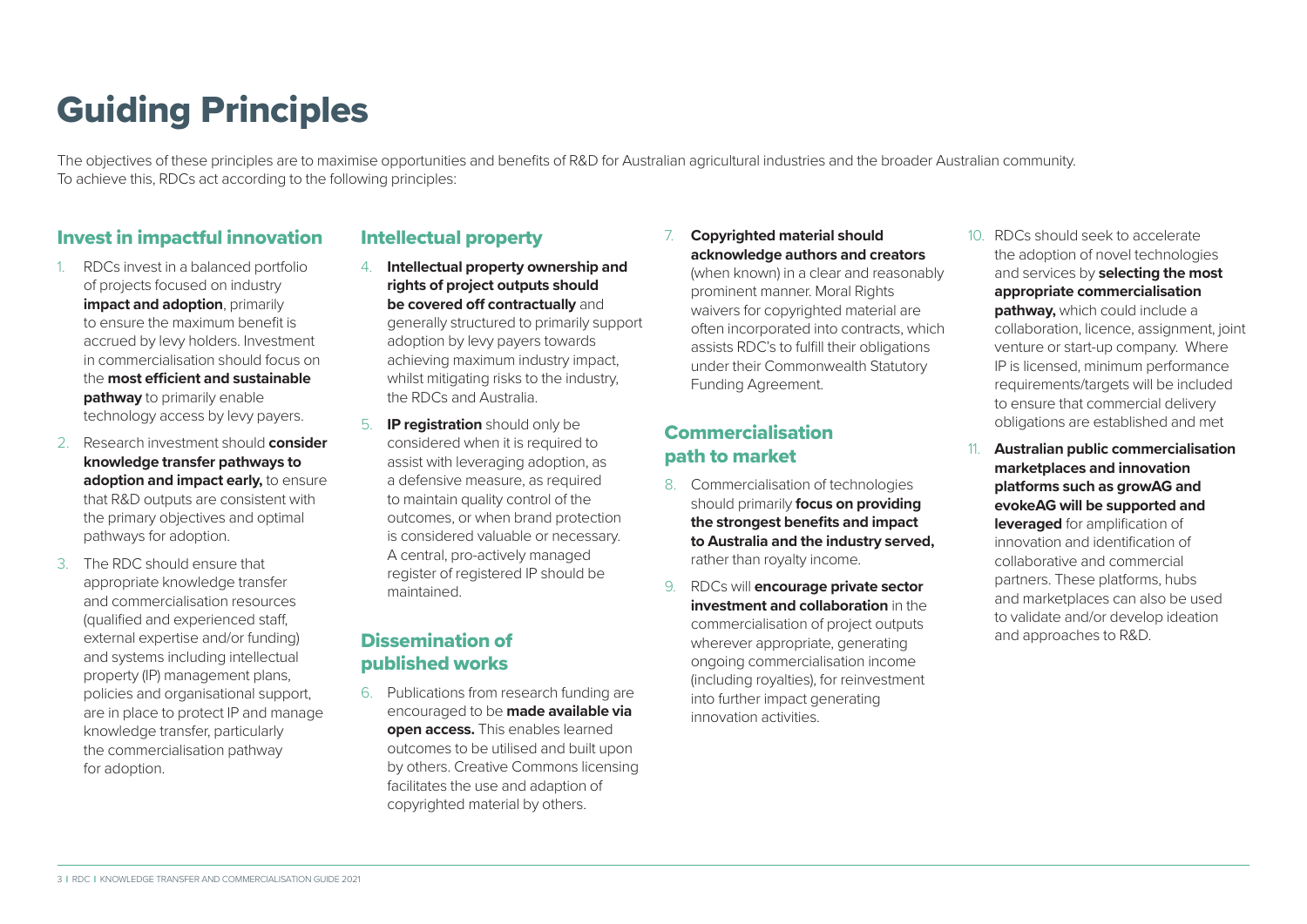# Guiding Principles

The objectives of these principles are to maximise opportunities and benefits of R&D for Australian agricultural industries and the broader Australian community. To achieve this, RDCs act according to the following principles:

#### Partnering for commercialisation success

- 12. As applicable, the **value propositions**  to multiple organisations, touch points and actors along the delivery pipeline, as well as the end user, should be understood. Pitches for support, should be structured to create interesting, insightful, persuasive short stories, that can be easily comprehended and translated by the receiver to match their value proposition requirements.
- 13. When negotiating project participation and commercial terms of engagement, RDCs should seek to **build sustainable collaborative partnerships** with commercial partners, both to assist with the strong adoption of the IP and to assist in creating an ongoing relationship for the commercialisation for future technology opportunities.
- 14. When applicable, RDCs should utilise **uncomplicated commercialisation models and straightforward agreements** commensurate to the

technology and market, to facilitate the smooth and efficient commercialisation of IP and new technologies.

- 15. Often RDCs will implement systems to ensure **due diligence and risk management principles** are applied to commercialisation activities, in accordance with the RDCs' risk appetite.
- 16. Appropriate **exit strategies** are determined as soon as a RDCs' ongoing involvement is no longer desirable or required to maintain industry benefit.
- 17. Where RDCs generate a commercial return on exploitation of intellectual property (via licensing, royalties, divestment, equity vehicles and other commercial arrangements) this will not be to the detriment of ensuring industry benefits and advantages are maintained.
- 18. Income generated from commercialisation should be expended on projects or activities that are consistent with the objectives of RDCs as defined by their Constitution.

#### Commercialising overseas

- 19. Consideration may be given to commercialisation of intellectual property outside of Australia when:
- no major disadvantage to the Australian industry is evident; and
- it may enhance the industry's competitive position; and/or
- global benefits from the international collaboration or commercialisation are evident; and/or
- it is necessary to underpin the capability and viability of the commercialisation or RDC strategy.

#### Risk management

20. Often systems are implemented to ensure due diligence and risk management principles can be applied to establish basic freedom to operate in relation to IP creation, management and commercialisation activities undertaken.

#### Impact

#### **Impact is the good that research can make in the world**

21. What will success look like? RDCs should consider the potential impact from research outputs and consider ways to measure actual impact from adoption by including reporting requirements on adoption figures in contracts and referencing in published materials.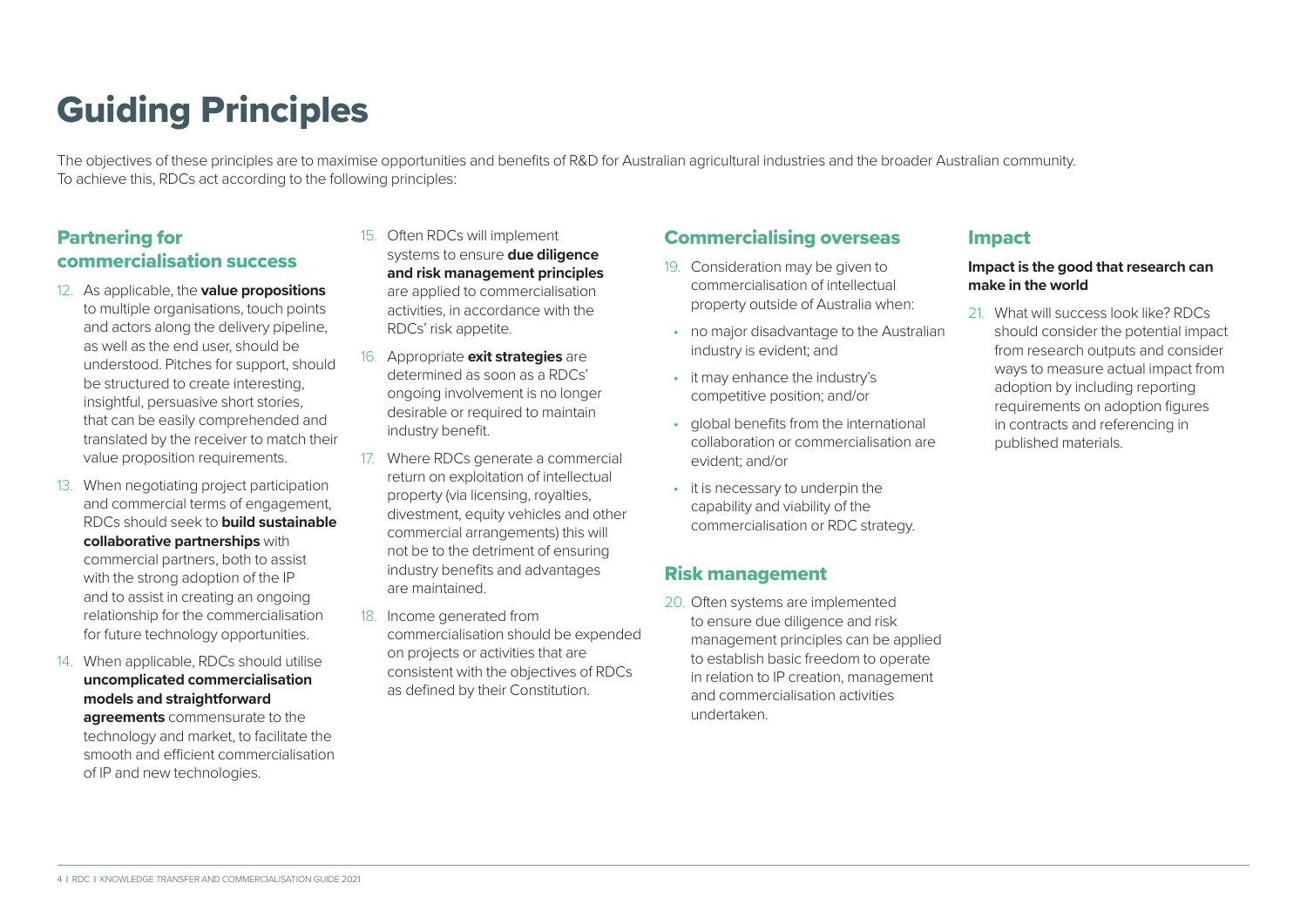#### Knowledge Transfer and Commercialisation, RDC context

Knowledge Transfer is the process of transferring scientific findings from one organisation to another for the purpose of further development and adoption, via multiple pathways including commercialisation, dissemination and education. Commercialisation is the process of bringing new products or services to market for adoption by the community, through commercial channels.

The main knowledge transfer pathways are outlined below:

#### RDC Knowledge Transfer Exchange Model

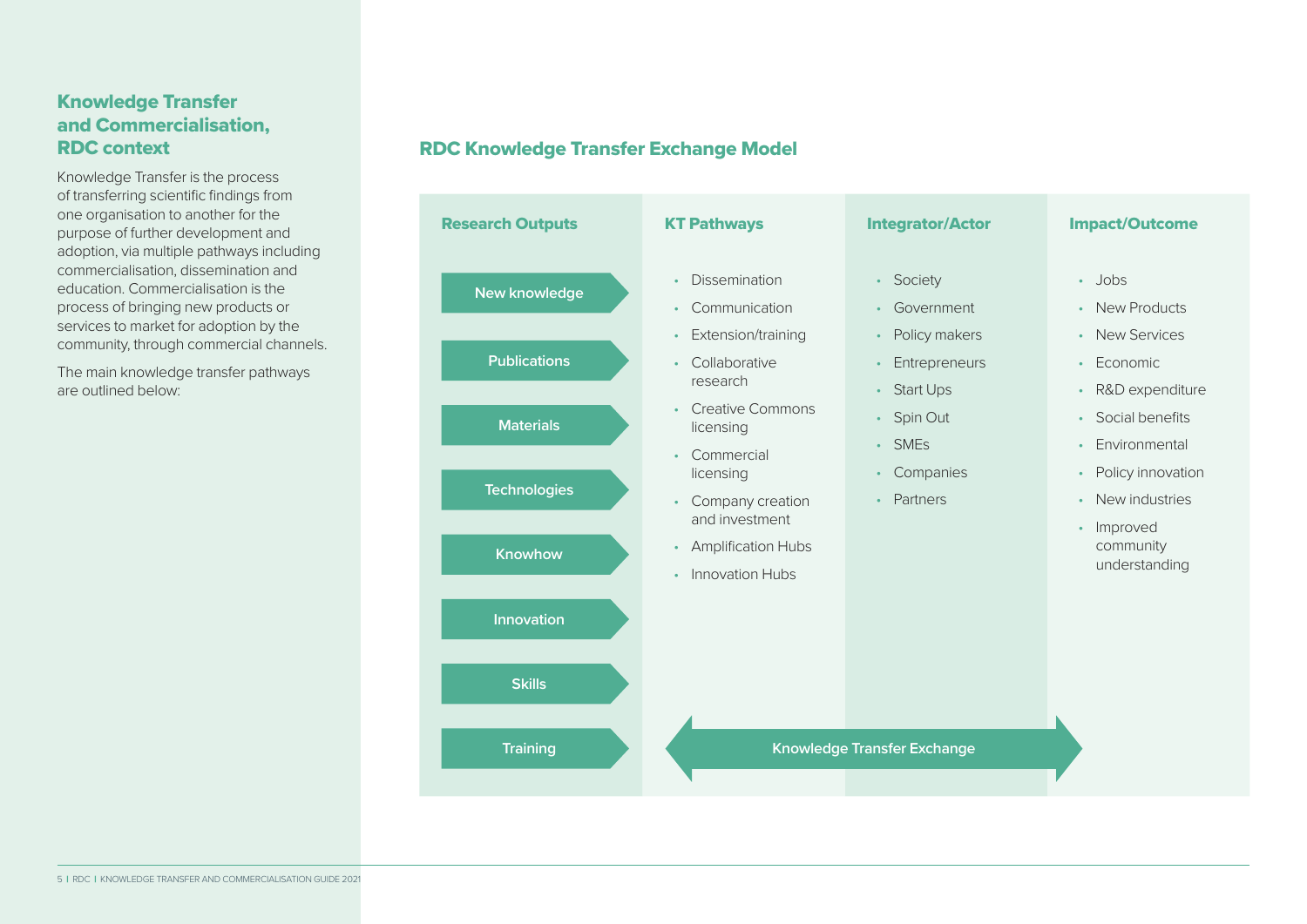### Attachment 1

#### **Definitions**

#### Creative Commons licensing

is an internationally recognised system of licensing terms that can efficiently be applied to enable dissemination, use, adaption and adoption of copyright material at no cost to the user.

#### Intellectual Property (IP)

is intangible property (as opposed to physical assets) that attracts rights resulting from intellectual activity in the industrial, scientific, literary or artistic fields.

#### Common Forms of IP

| <b>IP Type</b>                | <b>Description</b>                                                                                                                                                                                                                                  | <b>Registration</b><br>required?                                     | <b>Duration of</b><br>protection                                                             |
|-------------------------------|-----------------------------------------------------------------------------------------------------------------------------------------------------------------------------------------------------------------------------------------------------|----------------------------------------------------------------------|----------------------------------------------------------------------------------------------|
| <b>Copyright</b>              | For original material in literary (including publications,<br>reports, manuals and other documents), artistic, dramatic<br>or musical works, including videos, films, photos,<br>broadcasts, logos, multimedia, algorithms and computer<br>programs | Not when created in<br>Australia, however,<br>other countries differ | Varies depending on the<br>nature of the work, who<br>created it and where it was<br>created |
| <b>Circuit layout rights</b>  | For the 3-dimensional configuration of electronic circuits<br>in integrated circuit products or layout designs                                                                                                                                      | <b>No</b>                                                            | Up to 20 years                                                                               |
| Know-how /<br>trade secrets   | Including confidential know-how and other valuable<br>proprietary information                                                                                                                                                                       | <b>No</b>                                                            | Indefinite, provided the<br>obligation is not breached                                       |
| <b>Designs</b>                | For the shape or appearance of manufactured goods<br>(excluding function)                                                                                                                                                                           | Yes                                                                  | Up to 10 years                                                                               |
| <b>Moral rights</b>           | For rights of integrity of and attribution relating to<br>authorship, including editing rights of copyrighted material                                                                                                                              | <b>No</b>                                                            | Varies depending on the<br>nature of the work                                                |
| <b>Patents</b>                | Protection for new and inventive products, processes,<br>devices or substances                                                                                                                                                                      | Yes                                                                  | Up to 20 years                                                                               |
| <b>Plant breeder's rights</b> | Protection for new plant varieties                                                                                                                                                                                                                  | Yes                                                                  | Up to 20 years (25 years<br>for trees and vines)                                             |
| <b>Trade marks</b>            | For registered marks: words, logos, symbols, pictures,<br>sounds, smells or a combination of these, to distinguish<br>goods and services of one trader from those of another                                                                        | Yes                                                                  | Terms of 10 years $-$ but<br>indefinite on payment<br>renewal every 10 years                 |

In Australia, most forms of IP are regulated under statutory regimes including the *Circuit Layouts Act 1989, Copyright Act 1968, Designs Act 2003, Patents Act 1990, Plant Breeders Rights Act 1994* and the *Trade Marks Act 1995*